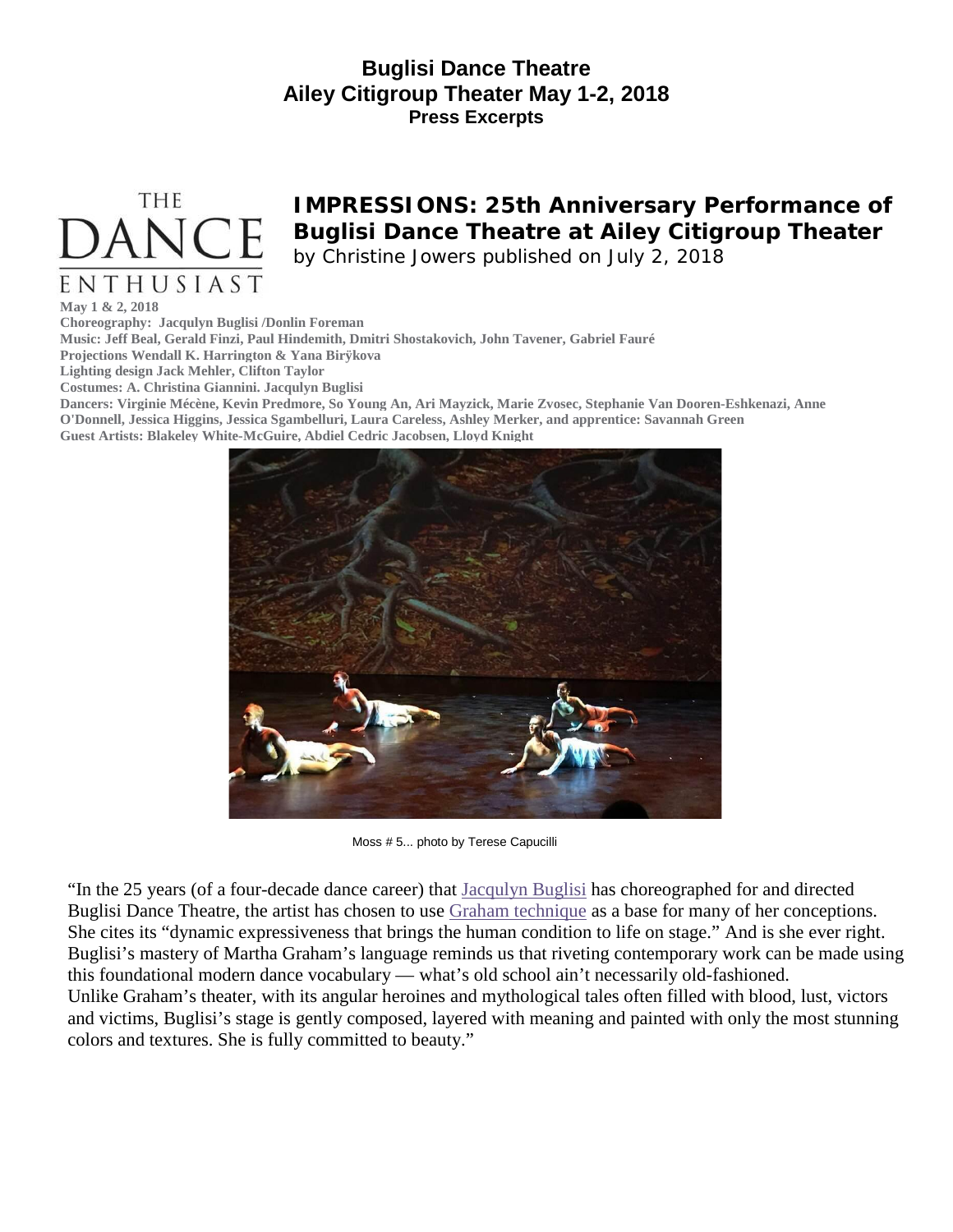#### **Buglisi Dance Theatre Ailey Citigroup Theater May 1-2, 2018 Press Excerpts**



### **IMPRESSIONS: 25th Anniversary Performance of Buglisi Dance Theatre at Ailey Citigroup Theater**

**(Contd.)**



"*Bare to the Wall Suite*, a venture into the world of longing, (excerpted from an evening-length work created in 1996, choreographed with Donlin Foreman), finds three couples spinning around each other, their arms wafting above them as if communing with the air. They gather the energy of the atmosphere into their bodies and then propel it outward rapturously. As they revel and circulate, Virginie Mécène, standing high atop Kevin Predmore's steady shoulders, is walked across the stage. Mécène observes and contemplates the heavens until, enthralled, she cascades down her lover's body into his ready arms."

Throughout the evening, exquisitely wrought characters search for answers questioning and responding to their world rather than imposing themselves on it. Their vulnerability draws us in.

Though we can tell that she is lying along a steady bench, Blakely White-McGuire, in *Bare to the Wall Suite*, appears to hover in mid-air. She extends her limbs outward, swimming in space, and then, with a startling gasp, pulls her hands to her open mouth as if recalling the presence of a lover who's gone, but still very much a part of her. Her limp body hangs over the bench; her feet lead her in a panicked circle around it; a flexed foot drags the bench with her as she attempts to travel forward. How will she survive with only memories of her love and this bench for support?

Buglisi Dance Theatre in *Bare to the Wall Suite* So Young An and Ari Mayzick - Photo (c) Terri Gold

Ari Mayzick in Donlin Foreman's striking *Prelude* peers out at the audience displaying his powerful musculature and physical determination. With astonishing facility he moves from long, soaring arabesque jumps, to perfectly pitched tilts, to slides on the floor. But the story is not his prowess. We are fascinated by the few moments when Mayzick exhales and falls flat, nose to the ground, only to seize upward, arching his back and seeming to wonder, "What's happening to me?" This princely wanderer, as magnificent as he is, faces struggles. As the lights suddenly cut out in the middle of his surging leap into the air, we hope he can survive them.



Buglisi Dance Theatre - *Speak/Memory* part of *Bare to The Wall Suite* Blakeley White-McGuire - Photo (c) Paul B Goode.